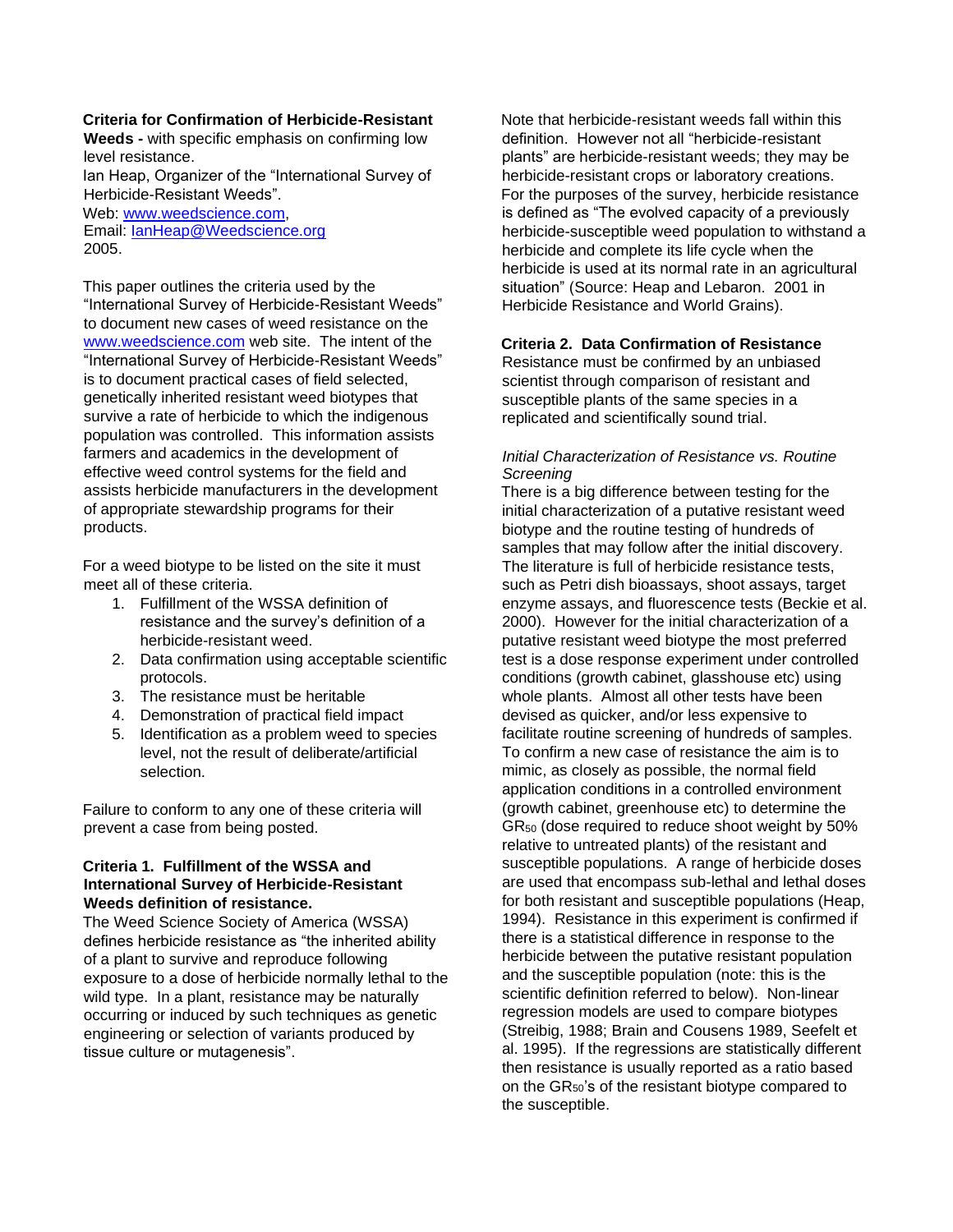Typically it is a relatively straight forward process to document resistance when the level of resistance exhibited is clear cut with an R/S resistance ratio (based on  $GR_{50}$ 's) of greater than 10 fold. However the confirmation of low level resistance is much more difficult and in some cases subjective. Disputes over the definition of resistance primarily result from differing view points on what constitutes natural variation in weed populations and what is classified as low level resistance. The most important point of this paper is to clarify what we consider the cut off point for low level resistance and the requirements needed to test such cases.

## **Low Level Resistance**

At what level do we declare a weed to be resistant and place it on the list of resistant weeds? This question is not easily answered. It is intriguing to me that many of us that have been involved in identifying herbicide resistance have an intuitive feel for true cases of resistance; however it is extremely difficult to put a clear cut definition down on paper.

There is a scientific definition and an agricultural field definition of resistance. Neither of them alone is ideal for the purpose of this survey, which is to accurately reflect the occurrence of a herbicideresistant weed problem. There are strengths and weaknesses for each definition, and the International Survey of Herbicide-Resistant Weeds relies upon a combination of the two. Below is a description of each definition, along with the problems that the definition presents, and the final combination of the two.

## 1. **Scientific definition.**

From a scientific view point resistance can be defined as a genetically inherited statistical difference in herbicide response between two weed populations of the same species.

## **The problems with the scientific definition.**

The scientific definition does not take into account the recommended rate of a herbicide. Although two populations may statistically differ in their response to a herbicide it does not necessarily follow that the herbicide will not kill the most resistant of them at the recommended rate. A problem arises when a weed population is declared

resistant under the scientific definition, but it is killed by the recommended rate of the herbicide under field conditions. Weed populations taken from different regions are likely to vary in their  $GR<sub>50</sub>$  values for a herbicide, some of them being clearly statistically different than others. This is natural variation and does not warrant listing as a herbicide-resistant weed. Companies already know this variation exists and set their recommended rate for a particular weed based on widespread trials that encompass this naturally occurring diverse response to a herbicide. A better scientific view point would be that a population differs significantly in response to a herbicide when compared to the average response from numerous populations.

# 2. **Agricultural field definition.**

Using this definition a classification of "resistant" requires that the resistant population must survive the recommended rate of herbicide under normal field conditions.

## **The problems with the agricultural field definition.**

The problem that scientists have with using the recommended rate as a yard stick is that the recommended rate is a subjective rate that may vary from region to region depending on the crop or situation, or even economics of a herbicide. Thus it would be possible to define the same weed population as resistant in one crop and susceptible in another. (In addition the recommended rate is usually targeted at the most difficult to control weed. Thus some weed species may evolve a 4 fold level of resistance to a herbicide yet still be killed by the "recommended rate".

Using the recommended rate as a measure of resistance without consideration for relative resistance to a susceptible control can be misleading. Application of the recommended rate on the same biotype will give varying results depending on the conditions. The environment (weather, soil type, growing conditions, stress etc) all play a big role in the effect of a herbicide on a weed. For marginal cases of resistance, a population that typically survives a field application may succumb to the recommended rate under greenhouse conditions. This result may be because the recommended rate under greenhouse or growth room conditions is often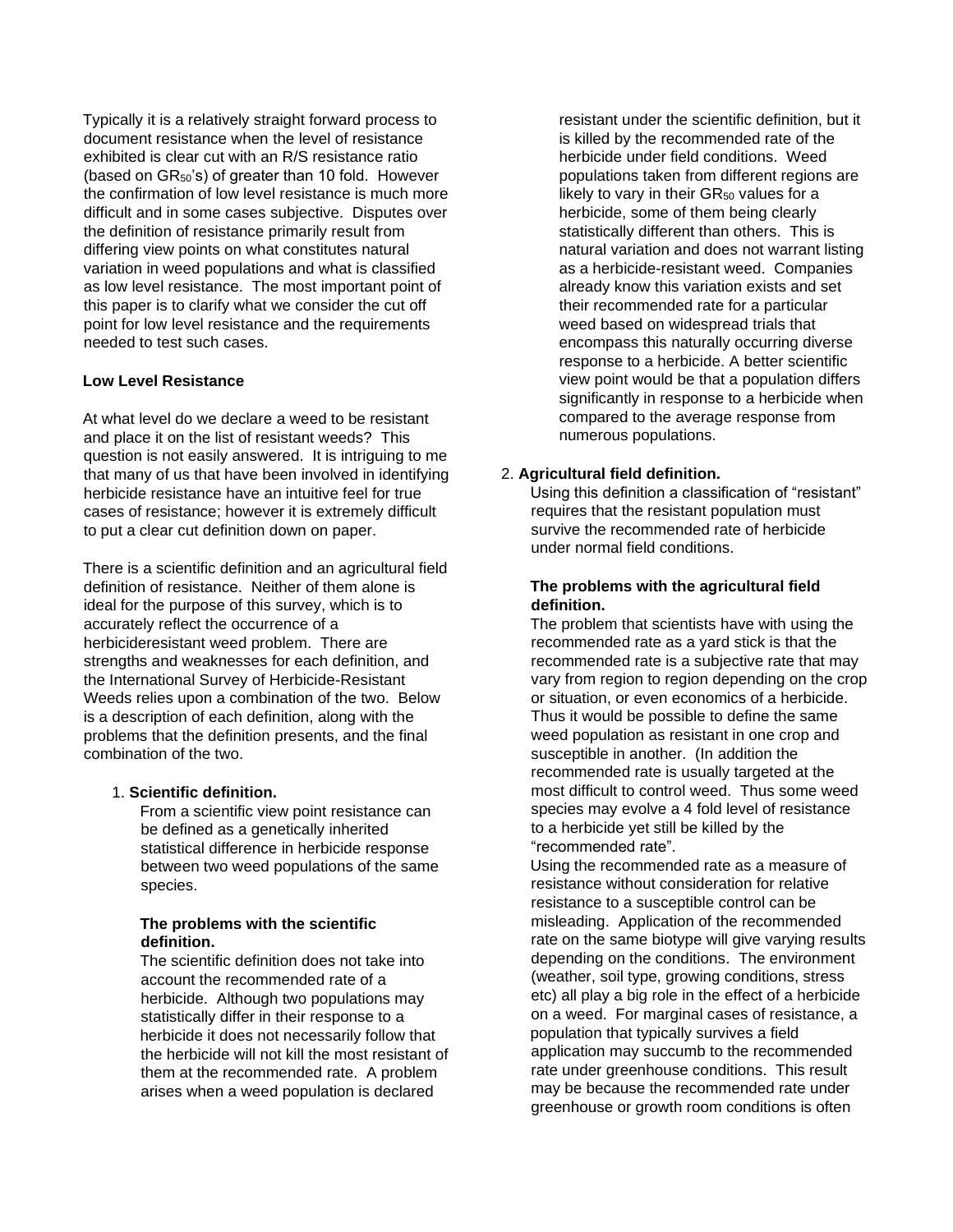much more effective on weeds than when the herbicide is applied under field conditions. Alternatively, it may indicate that further field testing is necessary to discern whether environmental conditions were originally at play. Using the recommended rate alone is not a sufficient criterion for classification of resistance.

3. **Practical definition of resistance.** If we were to rely upon a scientific definition alone then the survey would be clogged with many cases of "resistance" or varied tolerance that were of no practical consequence whatsoever. If we were to rely solely upon an agricultural field definition then we would be relying on a relatively subjective approach that is likely to change from crop to crop and region to region. A combination of both a scientific and agricultural perspective is necessary to provide a practical definition of resistance. Clearly the scientific definition is the lowest hurdle, and any population that does not pass this definition cannot be listed. For the purpose of the survey, the requirement to demonstrate a practical impact of the case of resistance is that the resistant population has caused a problem of control in the field when the herbicide is used at the recommended field rate. When investigating

a case of low level resistance, it is necessary to provide much more experimental evidence than for high-level resistance (i.e., at least 10 fold). One dose response experiment will not suffice for cases that exhibit less than 10 fold resistance. It will require both greenhouse dose response experiments and field experiments using susceptible and potentially resistant plants of similar size and location. Ideally field experiments should be replicated on more than one site and over more than one year.

### **Criteria 3: The resistance must be heritable** In

some cases scientists have tested for resistance by removing plants from the field, potting them up, and then running dose response experiments on them. This may be a quick test to determine if further trials should be conducted, but it is not acceptable for confirmation of a new case of resistance. The R (potentially resistant) and S (susceptible) populations may be at different growth stages, or may already have been exposed to a herbicide in the field, which can severely affect the outcome of the experiment.

Fortunately this is not usually an issue, as the testing procedures usually require the collection of seed from resistant and susceptible populations. For the purpose of listing a biotype in the survey, testing with collected seed is generally required for sexually propagated species. It is also preferred, **but not absolutely required**, that second generation seed from greenhouse grown plants of R and S populations are collected and tested for resistance.

### **Criteria 4. Demonstration of practical field impact**

The survey is intended for practical relevance rather than to document natural variations in herbicide response between weed populations. If there is no detectable difference in control of the weed under field conditions at the recommended rate then it will not be added to the survey. Although valid scientific arguments may be made for the occurrence of low level resistance even when the weed is controlled by the field rate under field conditions, for the purposes of a practical survey, the weed must present a problem to the farmer when using the herbicide at the recommended rate. This criterion becomes even more critical when low level resistance is involved.

### **Criteria 5: Be a weed and identified to species level and not be the result of deliberate/artificial selection.**

To be classified as a herbicide-resistant weed, the plant in question must be a weed and identified down to species level. Cases of deliberate selection for herbicide resistance, including herbicide-resistant crops as volunteers, are not included in the survey.

#### **Conclusion**

Listing a weed biotype in the survey must be conducted with prudence to ensure the claim is accurate. It should also be timely to allow appropriate guidance for herbicide manufacturers and growers. These criteria are intended to facilitate that end through a combination of objectivity, transparency and consistency that is critical to the scientific method and the practical application of expert experience.

## **LITERATURE CITED**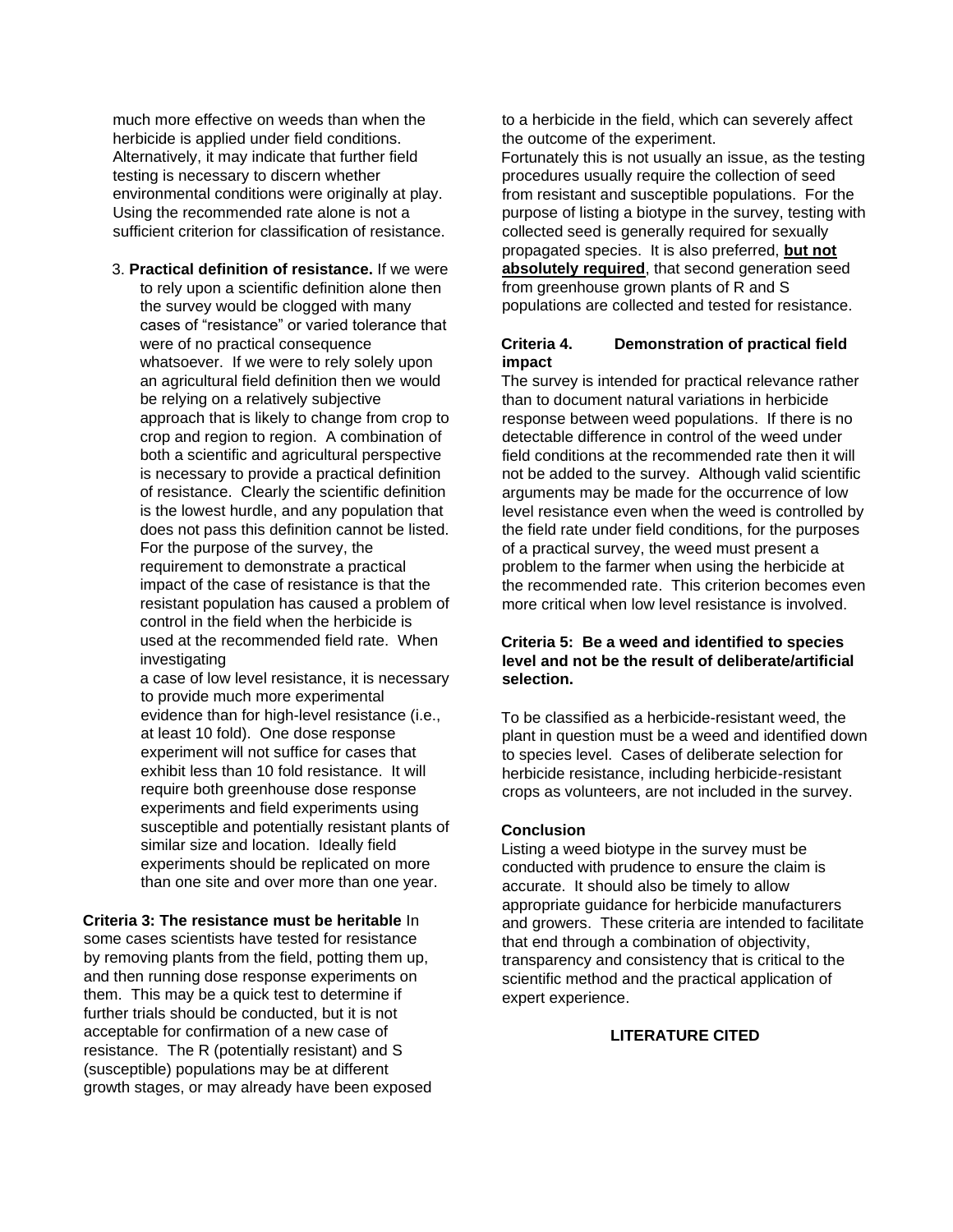Brain, P. and R. Cousens. 1989. An equation to describe dose responses where there is stimulation of growth at low doses. Weed Res. 29:93-96.

Beckie, Hugh J., Heap, Ian M., Smeda, Reid J., Hall, Linda M. Screening for Herbicide Resistance in Weeds. Weed Technology 2000 14: 428-445 HRAC 1999. Detecting Herbicide Resistance Guidelines for conducting diagnostic tests and interpreting results. June 1999. Online at http://www.plantprotection.org/hrac/detecting.html.

Heap, I. M. 1994. Identification and documentation of herbicide resistance. Phytoprotection 75 (Suppl.):85- 90.

Seefeldt, S. S., J. E. Jensen, and E. P. Fuerst. 1995. Log-logistic analysis of herbicide dose-response relationships. Weed Technol. 9:218-227.

Streibig, J. C. 1988. Herbicide bioassay. Weed Res. 28:479-484.

Tardif, F. J., J.A.M. Holtum, and S. B. Powles. 1993. Occurrence of a herbicide resistant acetylcoenzyme A carboxylase mutant in annual ryegrass (*Lolium rigidum*)

### **Additional References that may assist in Diagnosing Resistance.**

Clarke, J. H., A. M. Blair, and S. R. Moss. 1994. The testing and classification of herbicide resistant *Alopecurus myosuroides* (black-grass). Asp. Appl. Biol. 37:181-188.

Dupont, S., C. Biesenthal, and M. D. Devine. 1997. In vivo diagnostic of grass weed resistance to ACCase-inhibitor herbicides. Weed Sci. Soc. Amer. Abst. 37:274.

Gerwick, B. C., L. C. Mireles, and R. J. Eilers. 1993. Rapid diagnosis of ALS/AHAS-resistant weeds. Weed Technol. 7:519-524.

Hensley, J. R. 1981. A method for identification of triazine resistant and susceptible biotypes of several weeds. Weed Sci. 29:70-73.

Letouzé, A. and J. Gasquez. 1999. A rapid reliable test for screeningaryloxyphenoxypropionic acid resistance within *Alopecurus myosuroides* and *Lolium*spp. populations. Weed Res. 39:37-48.

Letouzé, A., J. Gasquez, and D. Vaccara. 1997. Development of new reliable quick tests and state of grass-weed herbicide resistance in France. Brighton Crop Prot. Conf. - Weeds Vol 1. pp. 325-330.

Lovell, S. T., L. M. Wax, D. M. Simpson, and M. McGlamery. 1996. Using the in vivo acetolactate synthase (ALS) assay for identifying herbicideresistant weeds. Weed Technol. 10:936- 942.

Moss, S. R. and G. W. Cussans. 1987. Detection and practical significance of herbicide resistance with particular reference to the weed *Alopecurus myosuroides* (black-grass). *In* M. Ford, D. Hollomon, B. Khambay, and R Sawicki, eds. Biological and Chemical Approaches to Combating Resistance in Xenobiotics. Chichester, UK: Ellis Horwood. pp. 200213.

Murray, B. G., L. F. Friesen, K. J. Beaulieu, and I. N. Morrison. 1996. A seed bioassay to identify acetylCoA carboxylase inhibitor resistant wild oat (*Avena fatua*) populations. Weed Technol. 10:85-89.

Norsworthy, J. K., R. E. Talbert, and R. E. Hoagland. 1998. Chlorophyll fluorescence for rapid detection of propanil-resistant barnyardgrass (*Echinochloa crusgalli*). Weed Sci. 46:163-169.

O'Donovan, J. T., A. Rashid, H. V. Nguyen, J. C. Newman, A. A. Khan, C. I. Johnson, R. E. Blackshaw, and K. N. Harker. 1996. A seedling bioassay for assessing the response of wild oat (*Avena fatua*) populations to triallate. Weed Technol. 10:931-935.

Rashid, A., J. T. O'Donovan, A. A. Khan, M. P. Sharma, and H. V. Nguyen. 1997. Response of triallate-resistant and -susceptible wild oat (*Avena fatua*) populations to difenzoquat and EPTC in a seedling bioassay. Weed Technol. 11:527-531.

Singh, B. K. and D. L. Shaner. 1998. Rapid determination of glyphosate injury to plants and identification of glyphosate-resistant plants. Weed Technol. 12:527-530.

Singh, B. K., M. A. Stidham, and D. L. Shaner. 1988. Assay of acetohydroxyacid synthase. Anal. Biochem. 171:173-179.